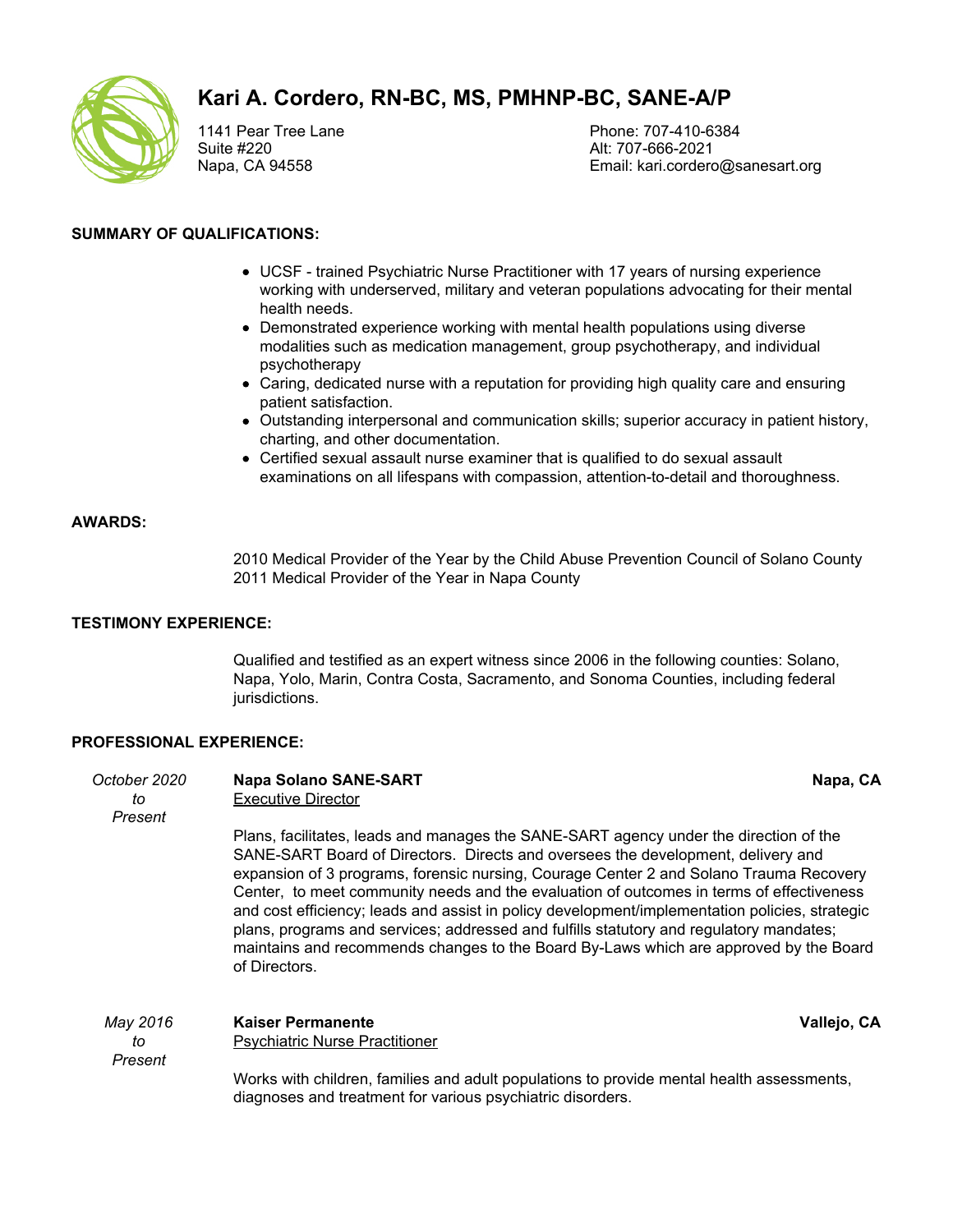| May 2015<br>to<br>2017                | <b>University of San Francisco</b><br><b>Adjunct Professor</b>                                                                                                                                                                                                                                                                                                                                                                                                                                                                                                                                                                                                                                                                                | <b>Sacramento Campus, CA</b> |  |
|---------------------------------------|-----------------------------------------------------------------------------------------------------------------------------------------------------------------------------------------------------------------------------------------------------------------------------------------------------------------------------------------------------------------------------------------------------------------------------------------------------------------------------------------------------------------------------------------------------------------------------------------------------------------------------------------------------------------------------------------------------------------------------------------------|------------------------------|--|
|                                       | Instructed the clinical and didactic portions of Psychiatric/Mental Health and Community<br>Nursing Course to 20+ baccalaureate students.                                                                                                                                                                                                                                                                                                                                                                                                                                                                                                                                                                                                     |                              |  |
| January 2012<br>to<br>Present         | <b>Department of Veteran Affairs</b><br><b>Psychiatric Nurse Practitioner</b>                                                                                                                                                                                                                                                                                                                                                                                                                                                                                                                                                                                                                                                                 | Sacramento, CA               |  |
|                                       | Responsible for after hours assessment and treatment of hospitalized patients on a 16 bed<br>inpatient psychiatric unit. Also responsible for 5150 evaluations, inpatient medicine referrals<br>and hospital de-escalation team.                                                                                                                                                                                                                                                                                                                                                                                                                                                                                                              |                              |  |
| May 2005<br>to<br>Present             | <b>Napa-Solano SANE/SART</b><br><b>Sexual Assault Nurse Examiner</b>                                                                                                                                                                                                                                                                                                                                                                                                                                                                                                                                                                                                                                                                          | Napa, CA                     |  |
|                                       | A health care provider with specialized training and clinical experience in sexual assault<br>throughout all lifespans that is responsible for gathering information from the patient for a<br>medical forensic history, an examination, documentation of biological and physical findings,<br>collection of evidence from the patient, and follow-up as needed to document additional<br>evidence. Also, responsible for medical treatment of the patient coordinating treatment of<br>injuries, providing care for sexually transmitted infections, assessing pregnancy risk and<br>discussing treatment options, including reproductive health services. This includes providing<br>instructions and referrals for follow-up medical care. |                              |  |
| March 2014<br>to                      | <b>Aldea Children and Family Services</b><br><b>Psychiatric Nurse Practitioner</b>                                                                                                                                                                                                                                                                                                                                                                                                                                                                                                                                                                                                                                                            | Fairfield, CA                |  |
| <b>March 2016</b>                     | Work with low-income children and family providing mental health assessment, diagnosis and<br>treatment for various psychiatric disorders.                                                                                                                                                                                                                                                                                                                                                                                                                                                                                                                                                                                                    |                              |  |
| April 2010<br>to<br>September 2012    | <b>USAF Reserve</b><br>Mental Health/Psychiatric Nurse                                                                                                                                                                                                                                                                                                                                                                                                                                                                                                                                                                                                                                                                                        | <b>Travis AFB, CA</b>        |  |
|                                       | Delivers direct mental health nursing care in a deployed or contingency environment. Scope<br>of practice includes facilitating group and individual counseling, patient advocacy and family<br>support, medical nursing management and psycho-education sessions for acute adult<br>psychiatric population.                                                                                                                                                                                                                                                                                                                                                                                                                                  |                              |  |
| September 2010<br>to<br>February 2012 | <b>County of Sonoma Public Health Service</b><br><b>Sexual Assault Nurse Examiner</b>                                                                                                                                                                                                                                                                                                                                                                                                                                                                                                                                                                                                                                                         | <b>Sonoma County, CA</b>     |  |
|                                       | A health care provider with specialized training and clinical experience in sexual assault<br>throughout all lifespans that is responsible for gathering information from the patient for a<br>medical forensic history, an examination, documentation of biological and physical findings,<br>collection of evidence from the patient, and follow-up as needed to document additional<br>evidence. Also, responsible for medical treatment of the patient coordinating treatment of<br>injuries, providing care for sexually transmitted infections, assessing pregnancy risk and<br>discussing treatment options, including reproductive health services. This includes providing<br>instructions and referrals for follow-up medical care. |                              |  |
| May 2007<br>to<br>January 2012        | <b>California Forensic Medical Group</b><br>Director of Nursing                                                                                                                                                                                                                                                                                                                                                                                                                                                                                                                                                                                                                                                                               | Fairfield, CA                |  |
|                                       | Directed all nursing services, administratively and clinically, for the Solano County Adult and<br>Juvenile Detention Facilities. Additionally, directed medical ancillary services, such as medical<br>administration and dental services. Organized, planned and directed nursing service<br>department functions and activities. Developed objectives, rules and regulations, and policies                                                                                                                                                                                                                                                                                                                                                 |                              |  |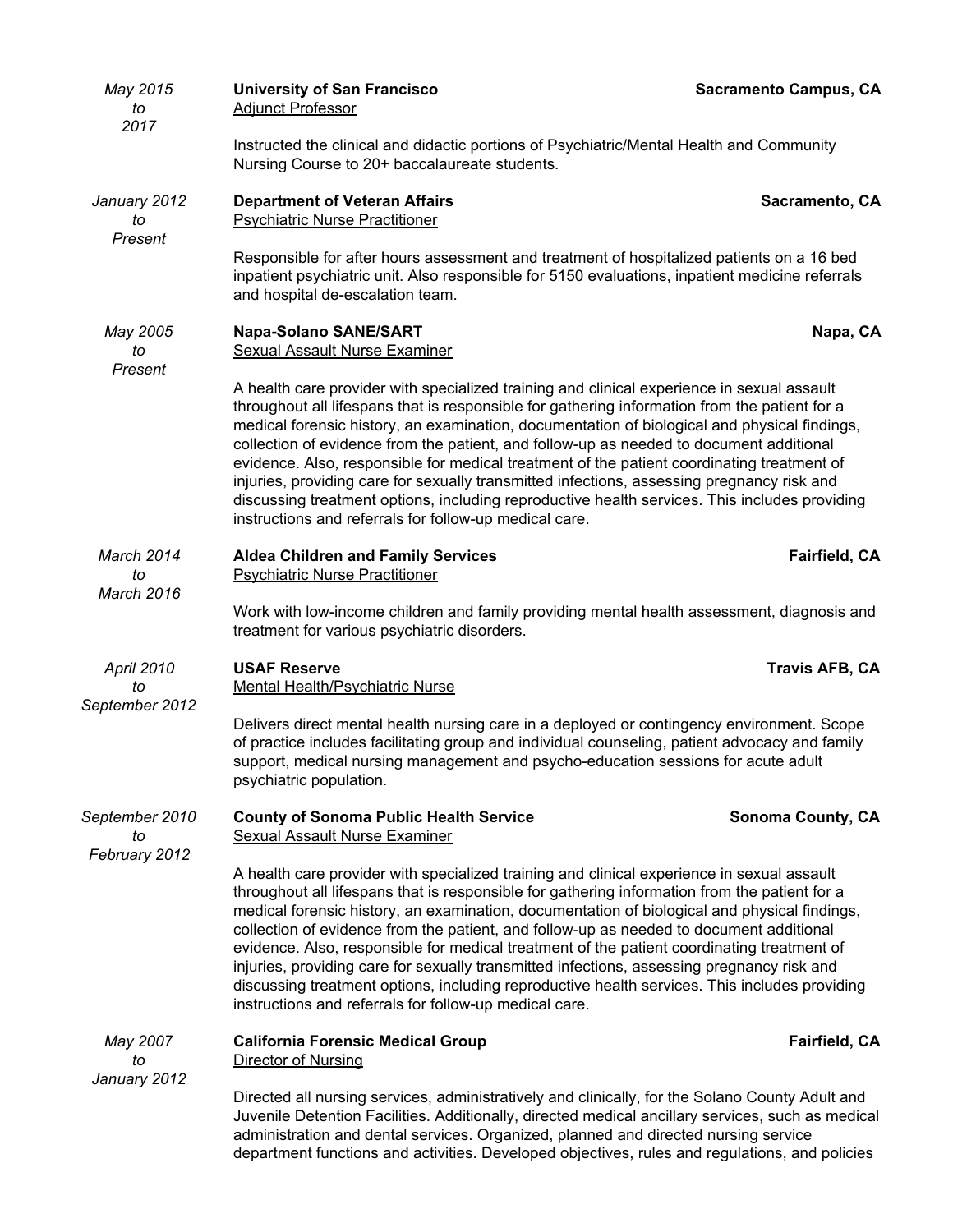*March 2003 to June 2007* **U.S. Air Force Travis Air Force Base, CA** *March 2004 to May 2007* **California Forensic Medical Group Fairfield, CA** *August 2006 to January 2007* **U.S. Air Force Ramstein Air Base, Kaiserslautern EDUCATION: University of CA - San Francisco San Francisco, CA** *2014* Masters of Science Psychiatric Nurse Practitioner **University of Illinois at Chicago <b>Chicago, IL Chicago, IL** *2002* Baccalaureate of Science Nursing **RELATED COURSEWORK:** Forensic Nurse Courses; UC Riverside • Introduction to Forensic Pathology for Healthcare Specialists Forensic Approaches to Blunt Force and Firearm Injuries and procedures of nursing care and medical ancillary services. Established, implemented, monitored, evaluated and revised Nursing Discipline Quality Assurance Plan. Ensured compliance with nursing care standards established by the Institute of Medical Quality (IMQ), Federal, State, County and local regulatory agencies and adherence to institutional objectives and policies pertaining to nursing administration. Acted as a liaison with other organizations and relevant authorities. Recruited, hired, and supervised all nursing services. Psychiatric/Mental Health Nurse Delivered direct mental health nursing on the Air Force's second largest inpatient psychiatric unit. Responsible for infection control, staff development, disease prevention, safety and risk management, unit quality assurance and improvement. Assessed, coordinated, facilitated, and provided psychiatric nursing care for over 200 admissions per year. Scope of practice included facilitating group and individual counseling, patient advocacy and family support, medical nursing management and psycho-education sessions for acute adult psychiatric population. Correctional Care Nurse Provided for the healthcare of inmates in the Solano County Jail and Juvenile Detention Facility. Dually faceted as a medical and psychiatric nurse. In treating the mentally ill, responsible for a variety of psychosocial and pharmacological therapies, including biological, psychological and social, to alleviate symptoms, attain appropriate functioning and prevent relapse. Medically responsible for written instructions or guidelines that specify the steps to be taken in evaluating a patient's health status and providing interventions. Contingency Clinical Nurse During a 150 day deployment, performed psychiatric and medical nursing care in the largest Contingency Aeromedical Staging Facility to an All Air Expeditionary Forces, Ramstein Air Base, Germany. As a clinical nurse, assisted in the transport of 5.2K patient movements of Operation Iraqi Freedom/Operation Enduring Freedom with varying diagnosis' ranging from psychiatric disorders to severe battle injuries.

# **LICENSES:**

California Registered Nurse, License #632809 California Nurse Practitioner License #95001624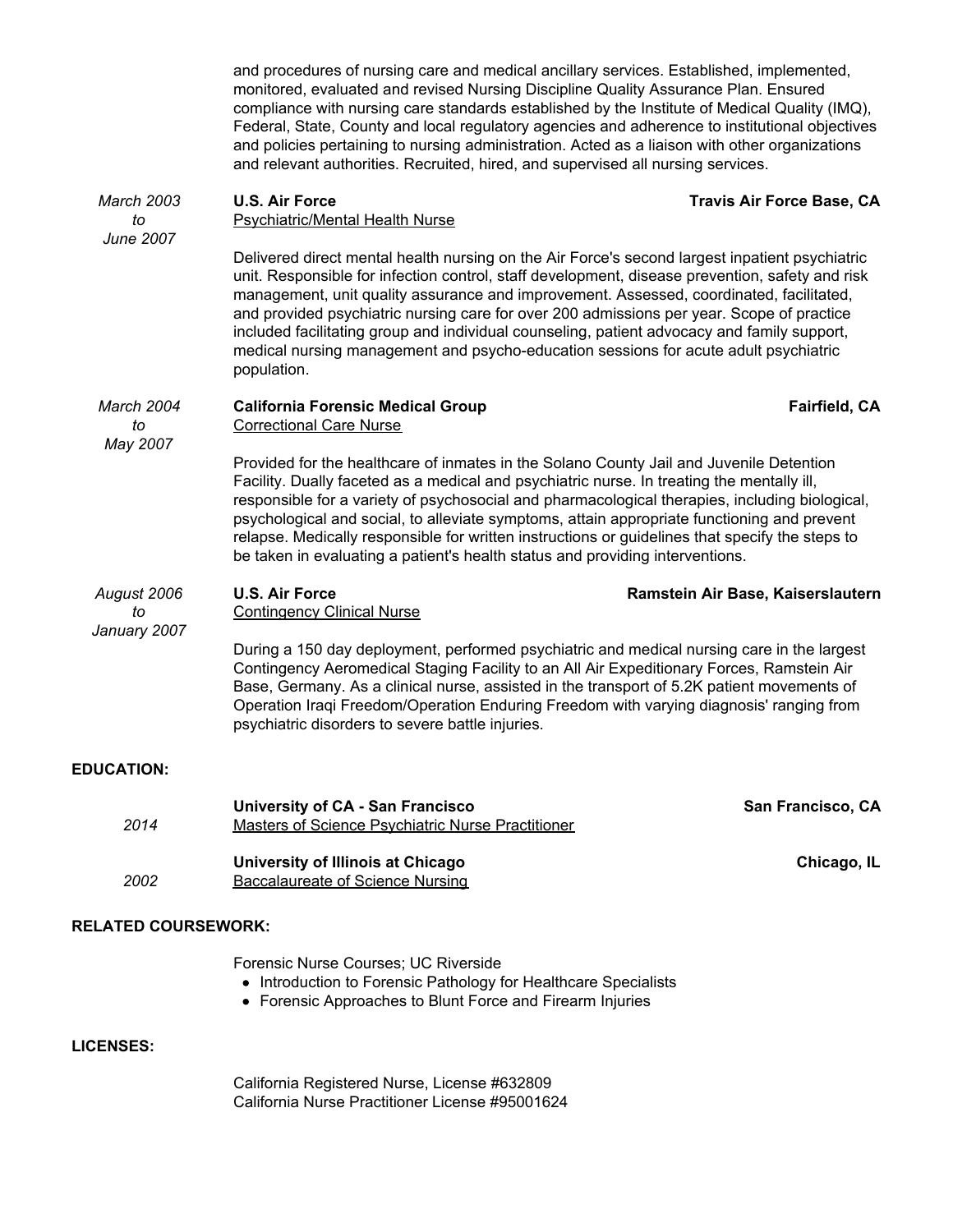## **CERTIFICATIONS:**

Sexual Assault Nurse Examiner, Pediatric (SANE-P) Certification Sexual Assault Nurse Examiner, Adult (SANE-A) Certification Mental Health-Psychiatric Nurse, Board Certified Psychiatric Mental Health Nurse Practitioner, Board Certified

#### **SPECIALIZED TRAINING:**

- Aeromedical Staging Squadron Training Course; August 2004
- Sexual Assault Response Team Training (Adult) Program; March 2005
- Pediatric Sexual Abuse Acute Evidentiary Exam Training for Healthcare Professionals; April 2005
- Trauma Nurse Care Course (TNCC); August 2006
- Advanced cardiac Life Support (ACLS) Provider Course; October 2006

#### **RELEVANT EXPERIENCE:**

*July 2005 to Present* **Napa-Solano SANE/SART Napa, CA** Sexual Assault Victim Advocate Trainer Extensive knowledge in psychological aspects of trauma with a strong command of rape trauma. Expertly trains victim advocates from Safequest Solano, Sexual Assault and Victim Services (SAVS), and Travis Air Force Base Victim Support on Psychological Trauma, Rape Trauma Syndrome, Mental Illness, Complex Trauma, and Medical Procedures during a

#### **PROFESSIONAL AFFILIATIONS:**

community.

- Active Member, Americal Psychiatric Nurses Association
- Active Member, International Association of Forensic Nursing
- Active Member, Napa County Multidisciplinary Sexual Assault Response Team
- Active Member, Solano County Multidisciplinary Sexual Assault Response Team

sexual assault examination. Currently has trained over hundreds of victim advocates in the

- Fully priviledged at Mather Medical Campus, Department of Veteran Affairs, Sacramento, CA
- Allied Health Professional with hospital priviledges at North Bay Medical Center, Fairfied; Queen of the Valley Medical Center, Napa; Kaiser Permanente, Vallejo; and David Grant Medical Center, Travis Air Force Base.

## **CONFERENCES ATTENDED:**

- 27th Annual UC Davis National Child Abuse and Neglect Conference, October 2008
- International Association of Forensic Nursing 17th Annual Scientific Assembly, October 2009
- 2010 California Sexual Assault Investigators Association Fall Conferece, November 2010
- International Conference on Sexual Assault, Domestic Violence, and Stalking, April 2011
- SART Summit II sponsored by California Clinical Forensic Multidisciplinary Team, Long Beach, CA, August 2013
- 2013 International Association of Forensic Nursing Annual Conference, Anaheim, CA October 2013
- Sexually Violent Crimes presented by George Mason University, Fairfax, VA November 2014
- Medical Assessment of Pediatric Injuries and Sexual Trauma: Differentiating Accidental from Non-Accidental Trauma; June 2008
- Western Regional Children's Advocacy Center's Medical Training Academy; March 2010
- Dr. Bessel Van Der Kolk's Neurobiology of Trauma, Febrauary 2015